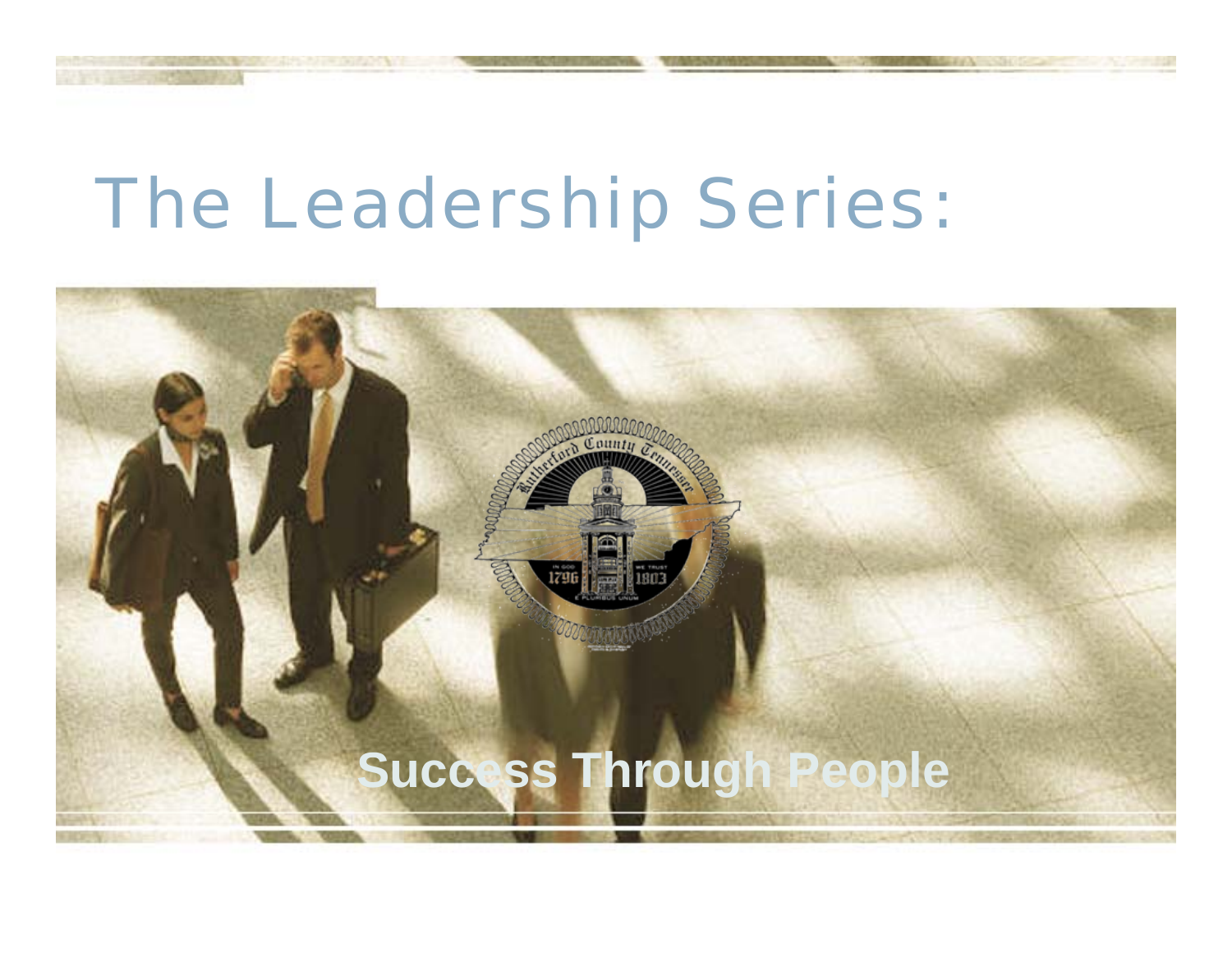# Learning Objectives

- Upon completion of this training module, you will be able to…
- Bring a professional image and character to work
- Establish rapport & build a professional network
- Empower your team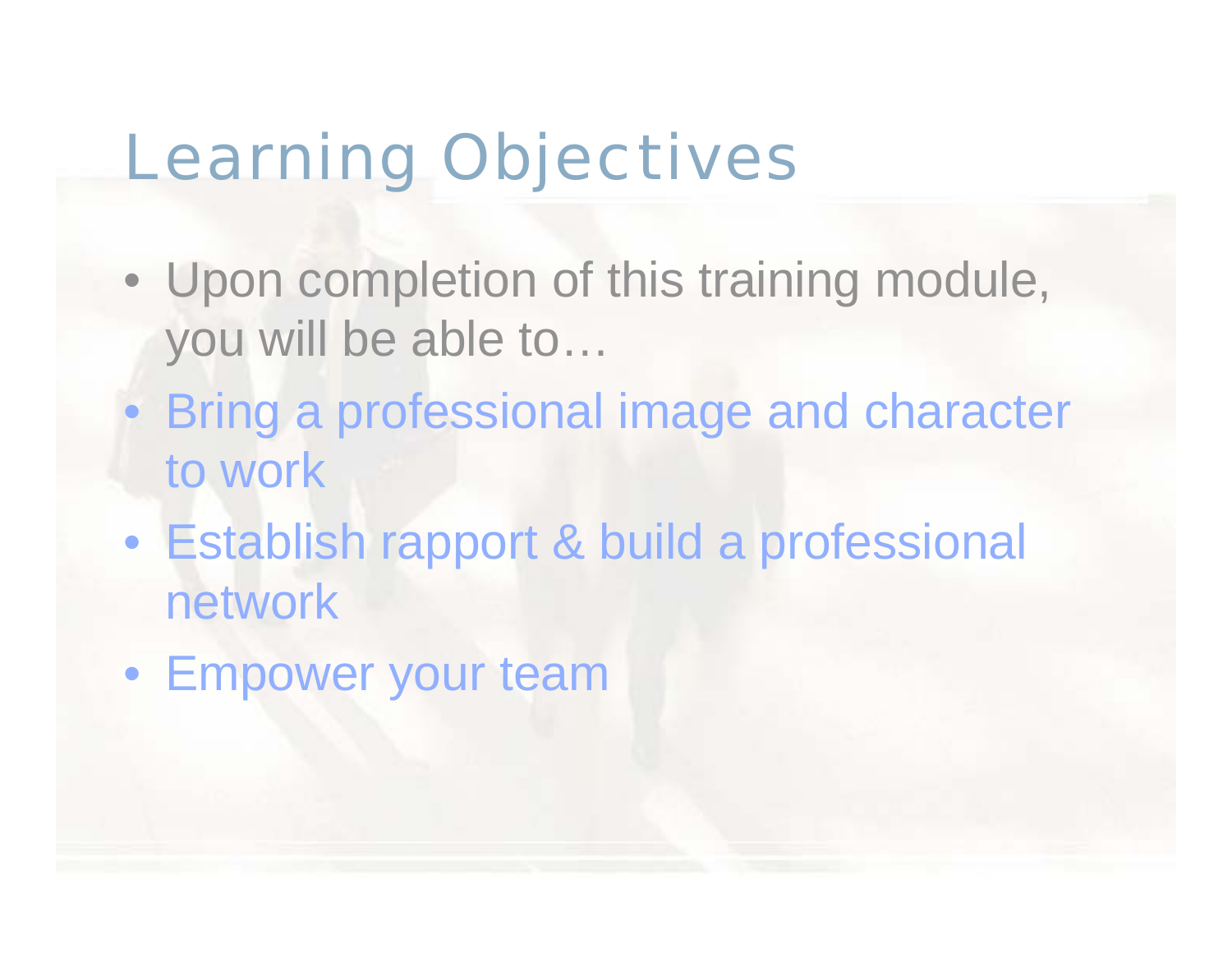## The Power of People

- Out of all the resources at your disposal, the most important is **people**.
- When you invest in yourself and your team, everyone will enjoy increased efficiency and a more positive place to work.
- Your team will look to you, as their leader, to set the standard.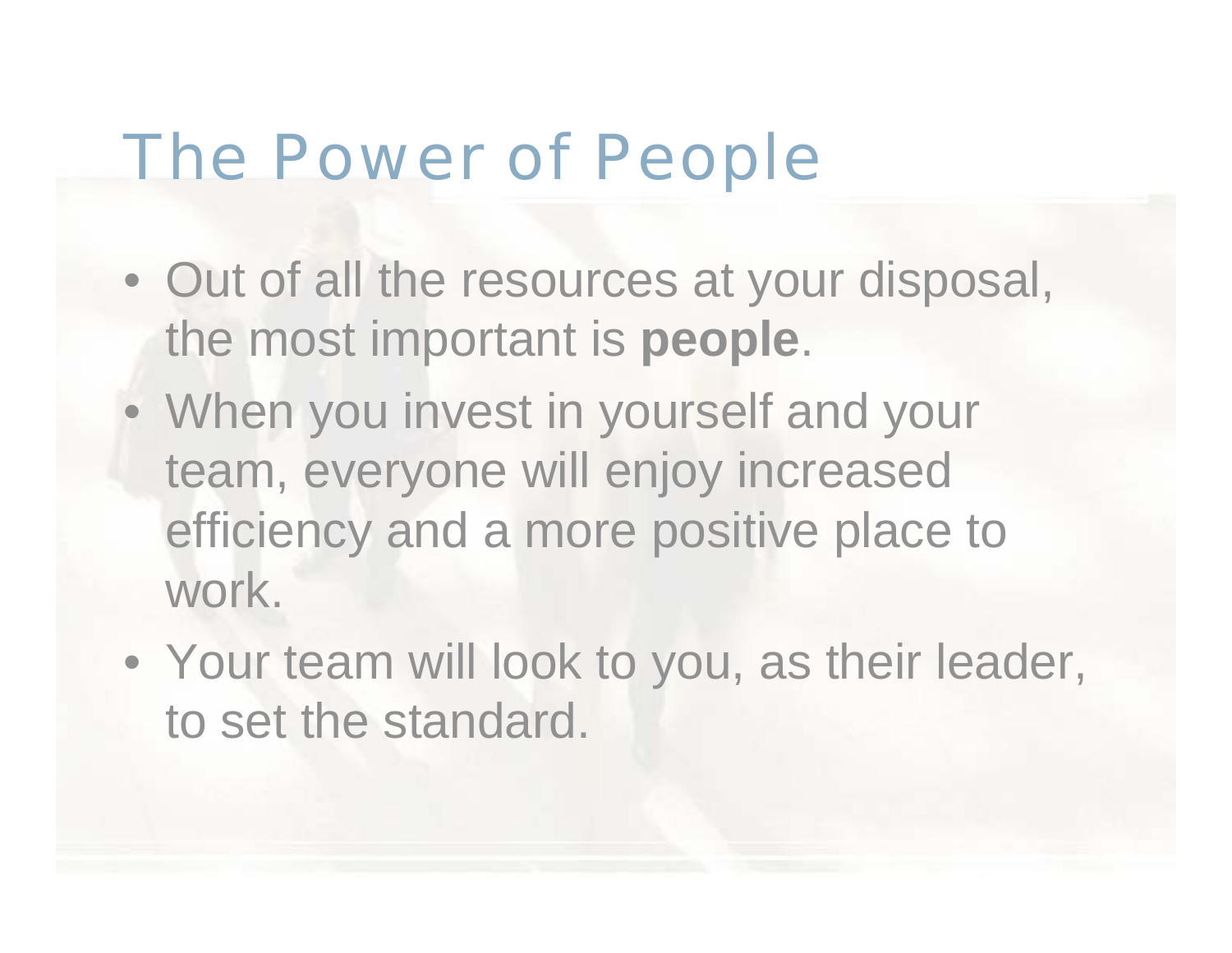### Professionalism

- Professionalism is the conduct, skill, and character expected of a member of a highly trained profession.
	- *Conduct* means actions taken
	- and the contract of the con-*Skill* is knowledge and ability
	- *Character* refers to qualities that make each person unique, as well as their reputation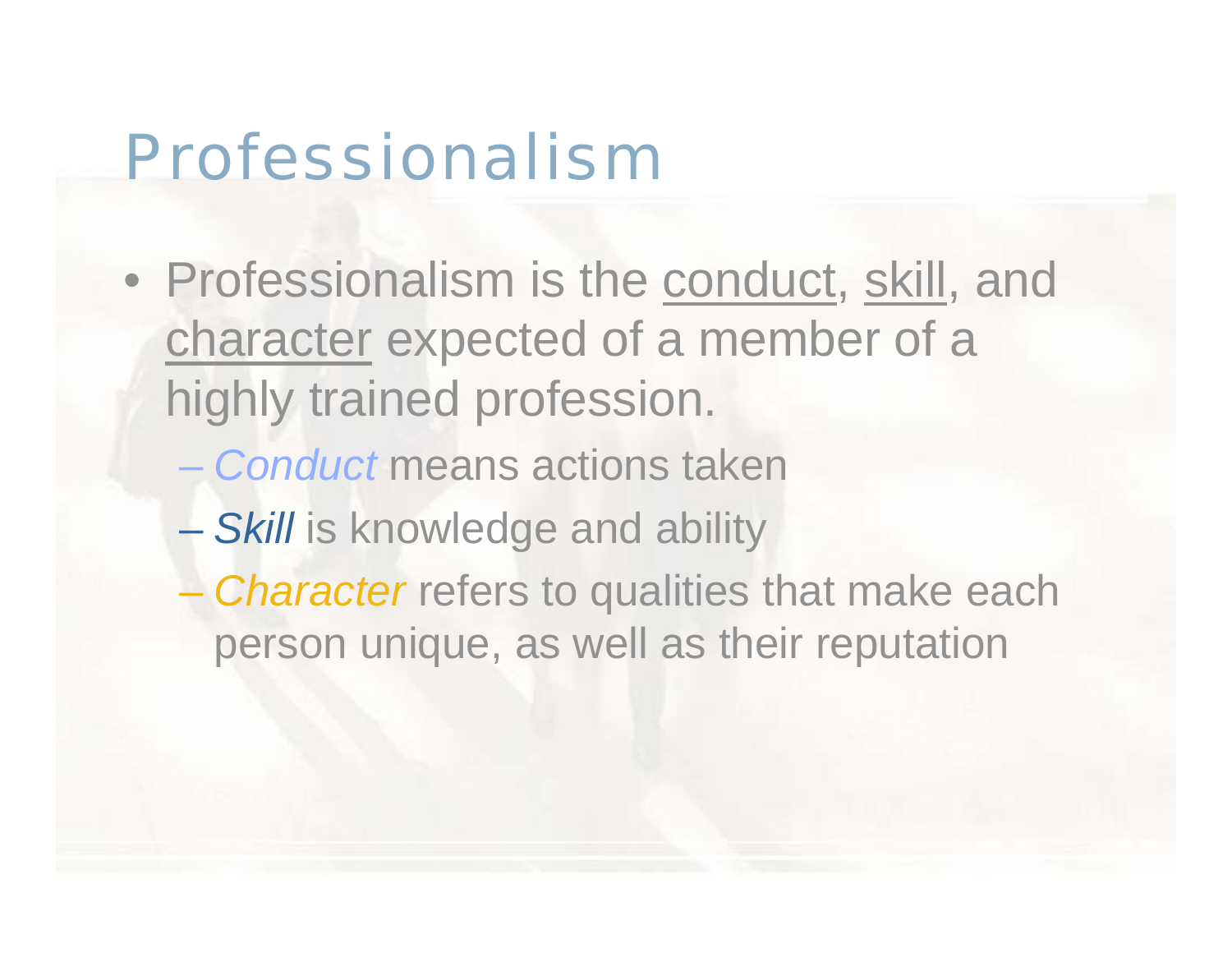### Character



"Leadership is a combination of strategy and character. If you must be without one, be without the strategy." **-Gen. H. Norman Schwarzkopf**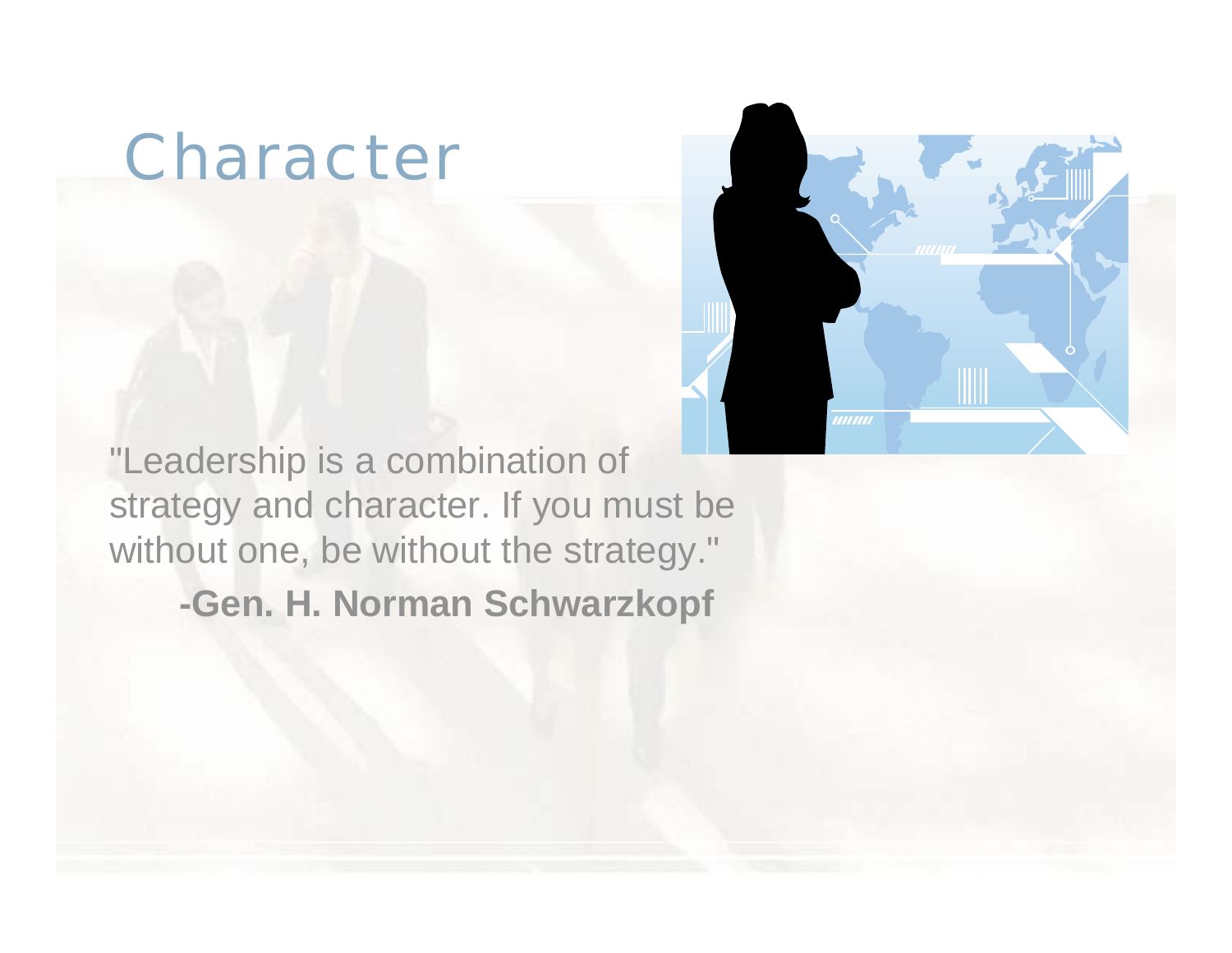#### Character Development

•

•

•

•

•



 *A character quality is a habit that you develop through repeated practice*

- Benjamin Franklin developed a unique system to help him improve his character. He focused on 13 virtues, such as Temperance and Humility.
	- Franklin didn't try to work on them all at once. Instead, he would work on only one each week.
	- He carried a little book with him and placed a tally mark each time he succeeded or failed at living that week's virtue. This way he could track his progress as he improved.

 To learn more about Ben Franklin's system, visit: [http://www.flamebright.com/PTP](http://www.flamebright.com/PTPages/Benjamin.asp) [ages/Benjamin.asp](http://www.flamebright.com/PTPages/Benjamin.asp)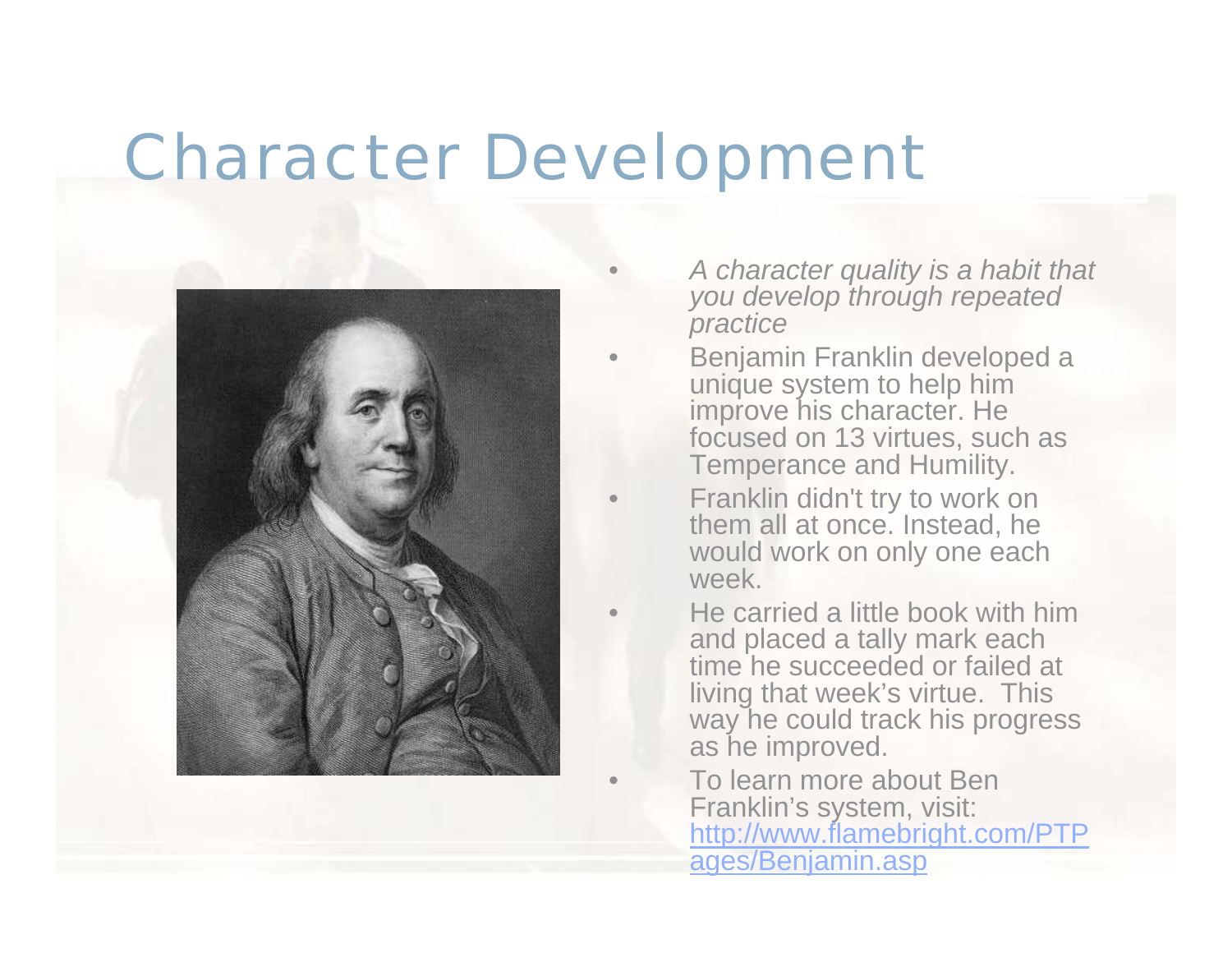# Managing Emotions at Work

• **Emotional contagion** is the tendency to catch and feel emotions that are similar to and influenced by those of others.  $\bullet$  To avoid spreading negative emotions in your workspace like a virus, try these tips:

•

•

•

- • Determine the source of your feelings. Is the anger or distrust caused by a bad experience in the past rather than something that is happening now? Could it be stress?
	- Express your feelings in a non-confrontational manner. This can be done by using "I" messages, where you say, for instance, "I feel angry because…" rather than, "You made me angry by…."
	- Acknowledge the other party's feelings as legitimate. Although you may feel differently about the situation, your opponent's feelings are real, and denying their existence or validity is likely to intensify them.
	- Request a "time out." This allows for regrouping emotionally and for reflection. Walk away from the situation.
- • Maintain a neutral body and voice. By keeping your body loose and your tone neutral, you are more likely to remain calm.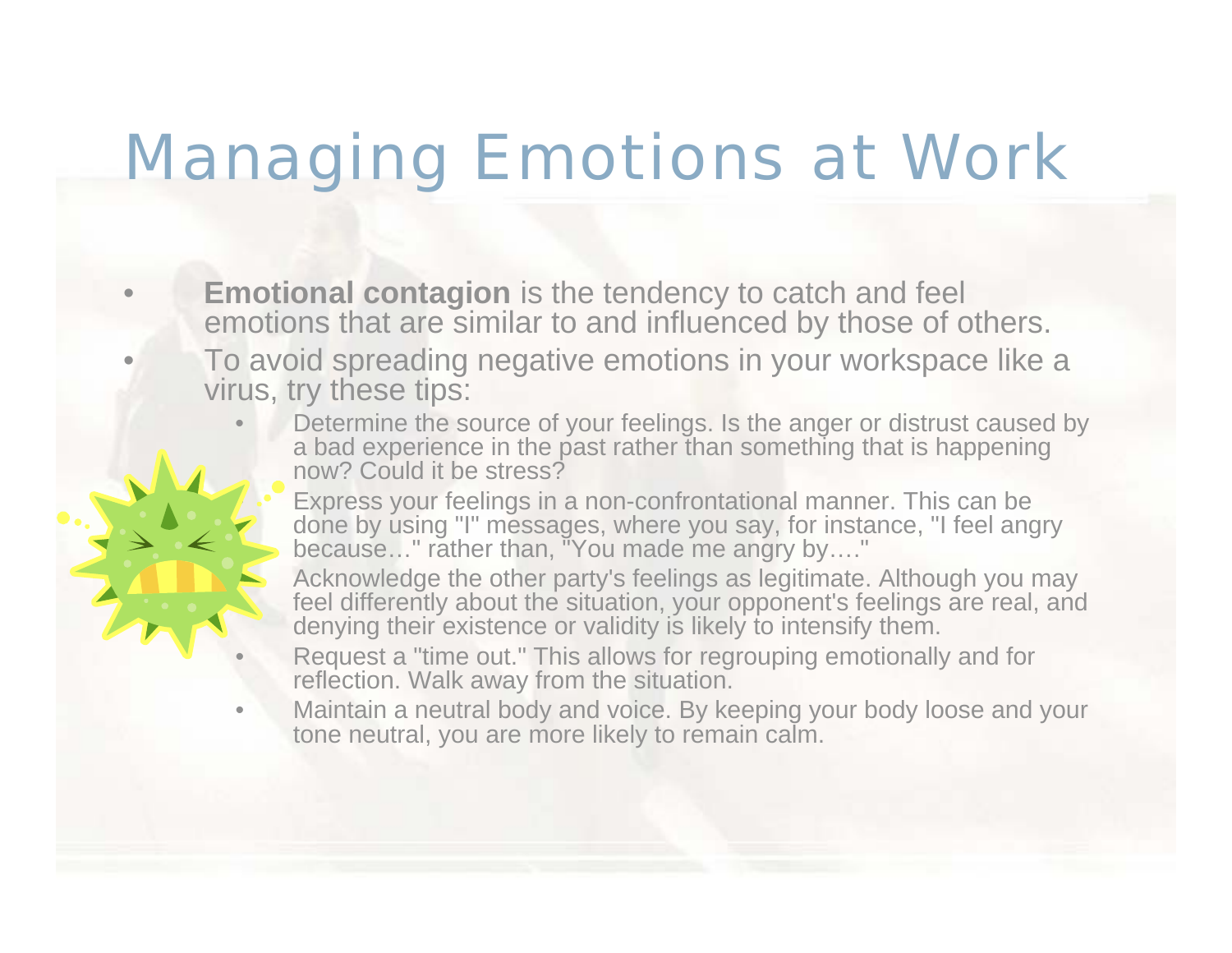## Communication

NON VERBAL COMMUNICATION



**The majority of communication doesn't involve words.** 7% Spoken words 38% Tone of voice 55% Non Verbal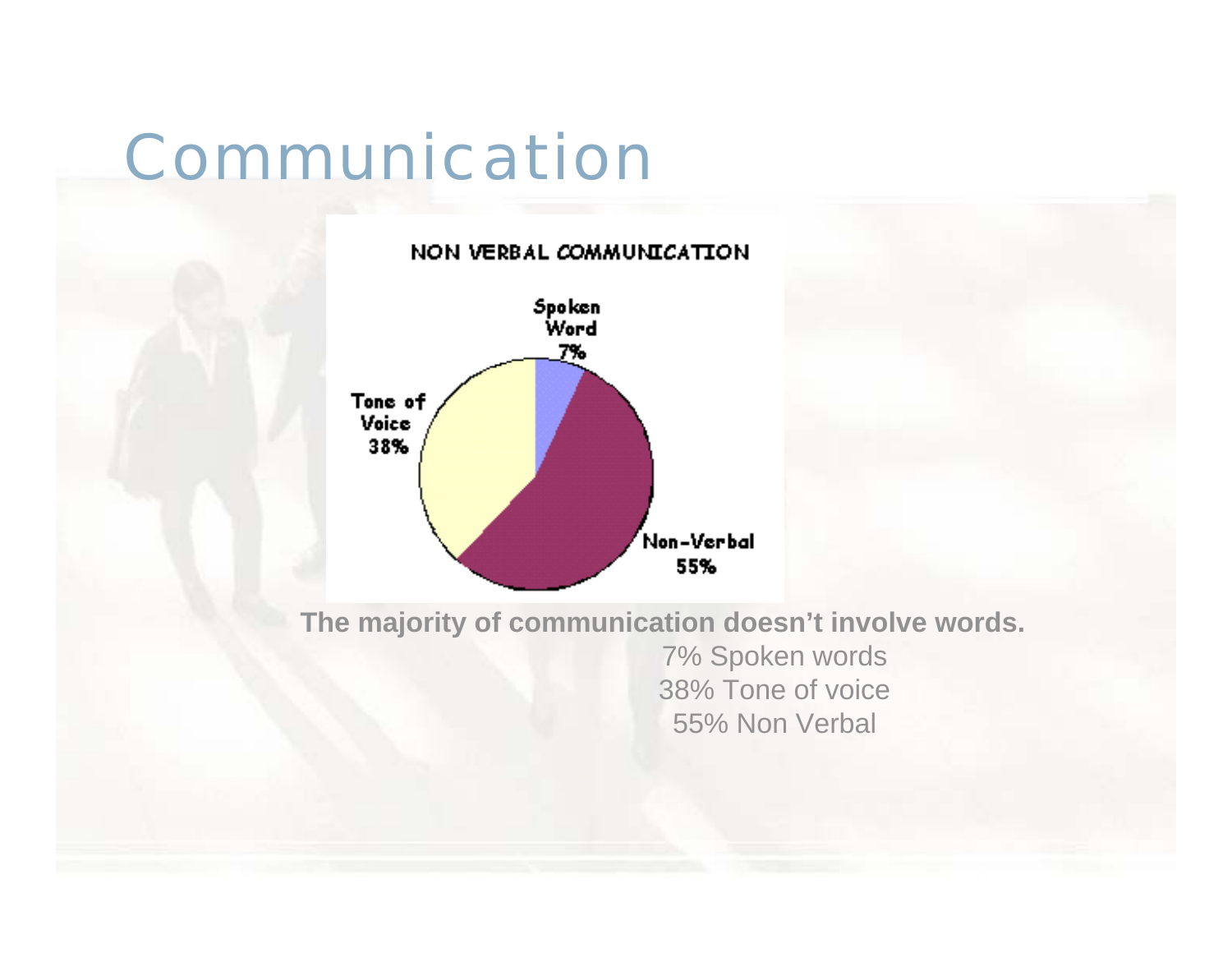# Building Rapport

- Building rapport starts when you first meet someone. Remember the old saying, "A first impression is a lasting impression."
	- Judgments are made about you by the way you look, your clothes, hair, facial expressions, and your posture.



- When you dress with care, walk with command, extend your hand, smile, and greet a person with a secure tone of voice, you are letting that person know you are a person worthy of respect.
- Being an active listener is often more important in building rapport than being an active speaker.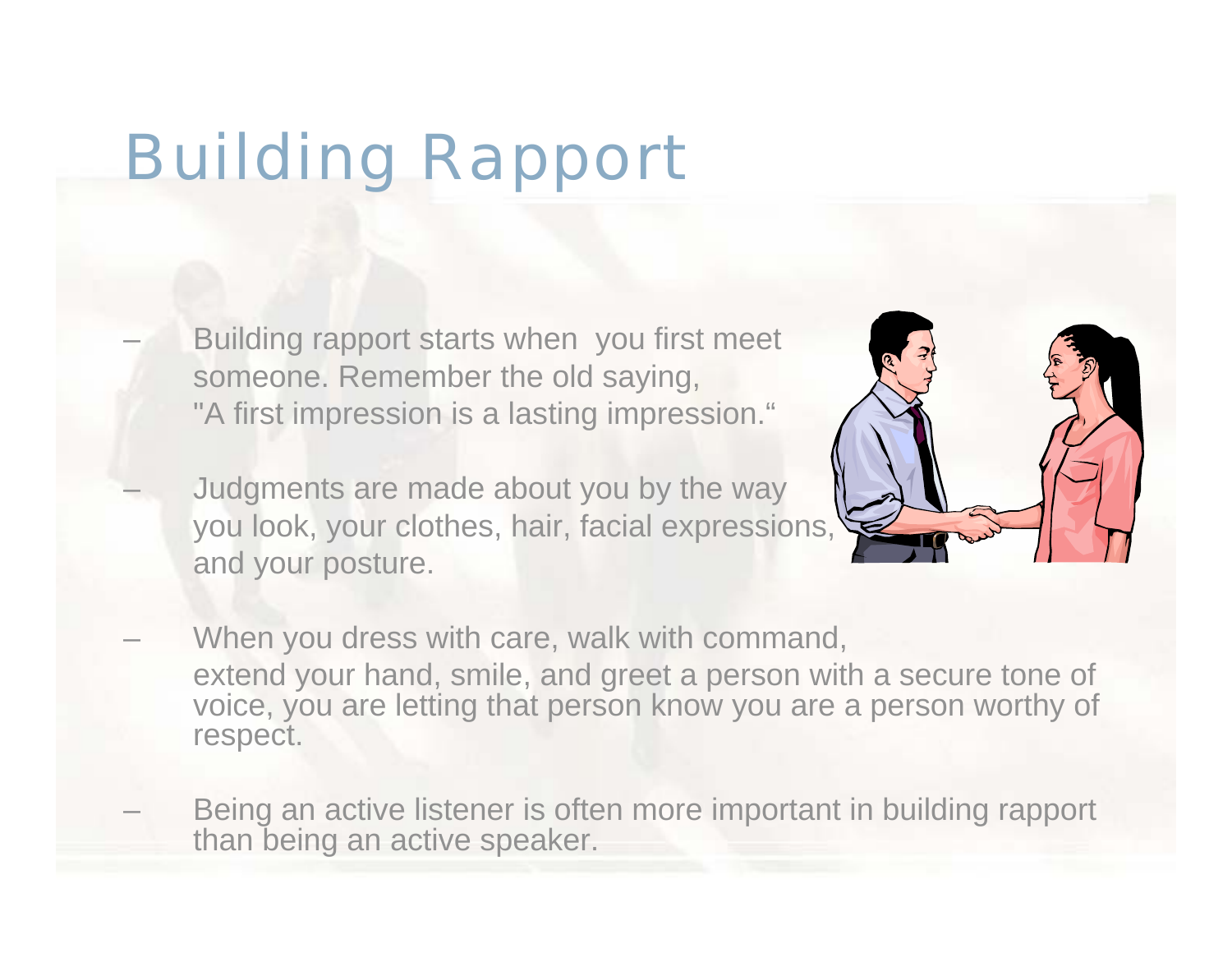# How to Establish Rapport

1.Dress well.

- 2.Smile when you first see the person.
- 3.Establish and maintain eye contact.
- 4.Be the first to say hello and extend your hand.
- 5.Use the person's name
- 6.Don't speak too softly or loudly.
- 7.Do some homework about the person you are meeting.
- 8.Do more listening than talking.

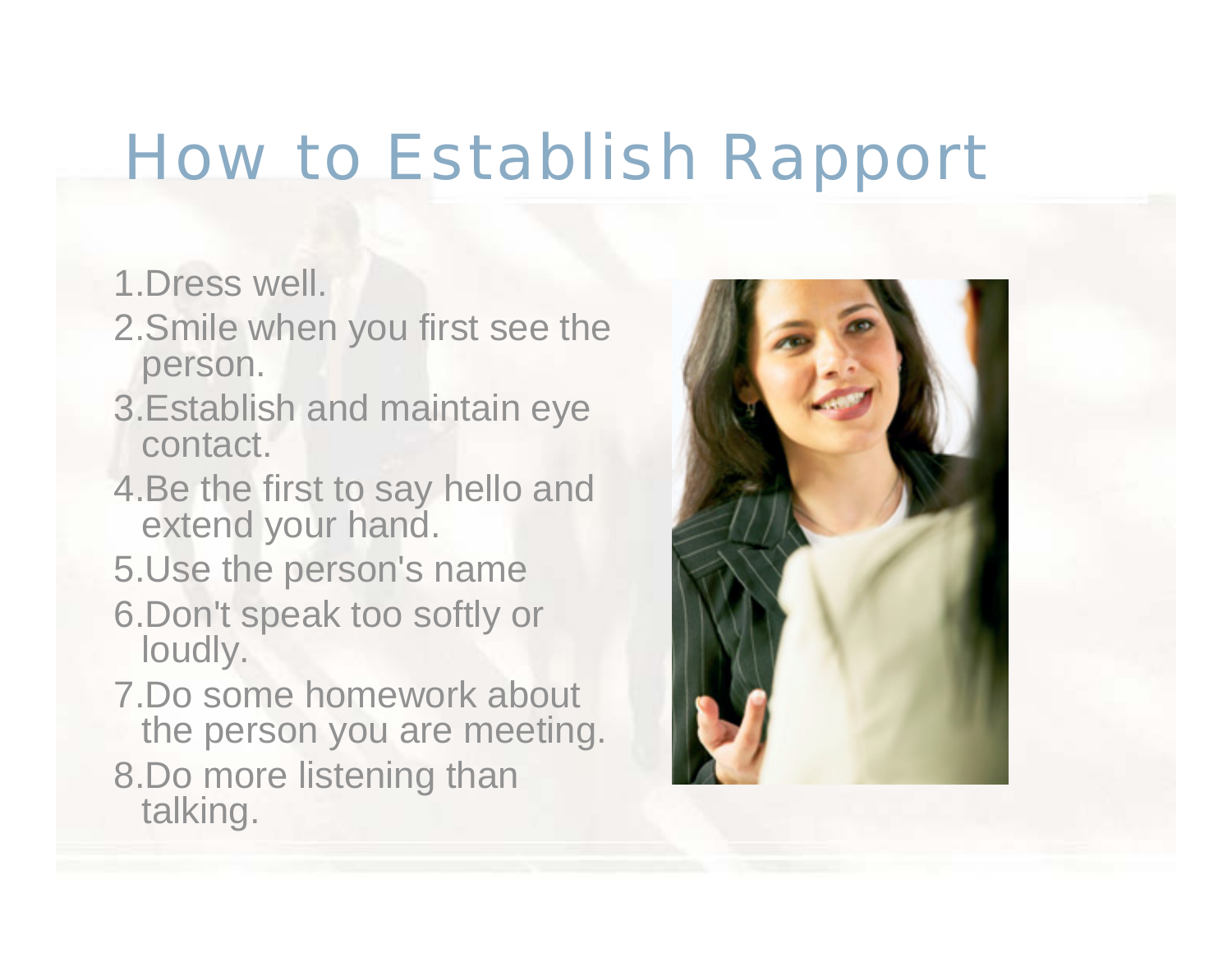# Professional Networking



Networking is actively building connections with others and appreciating how these connections can enhance your own skills.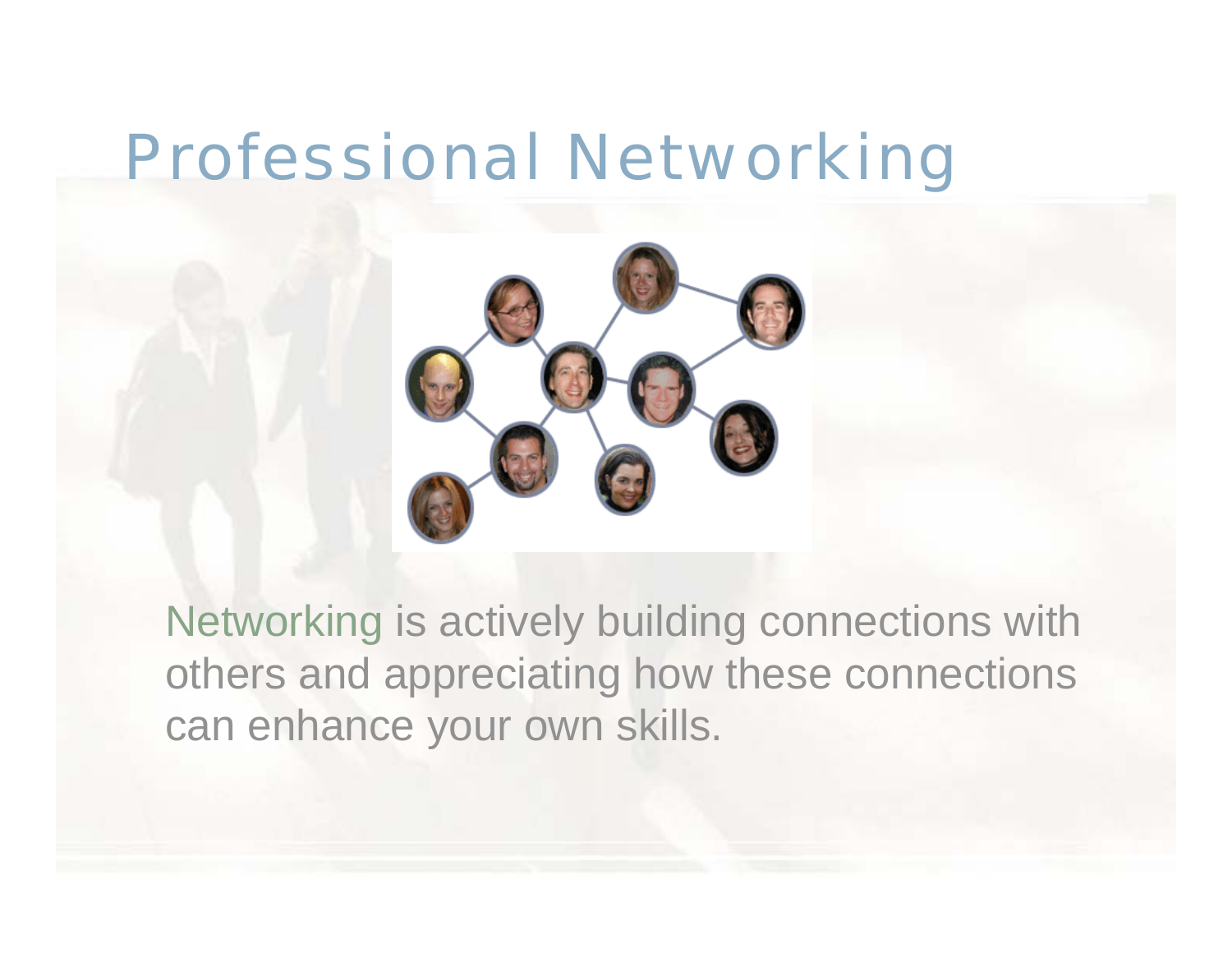#### Why Networking is Important

- Up-to-date information on industry topics
- Receiving more visibility as a professional and as an organization
- Gaining new perspectives
- Developing as a person
- Opportunities to meet people you couldn't reach on your own
- Respected peers to turn to for advice or assistance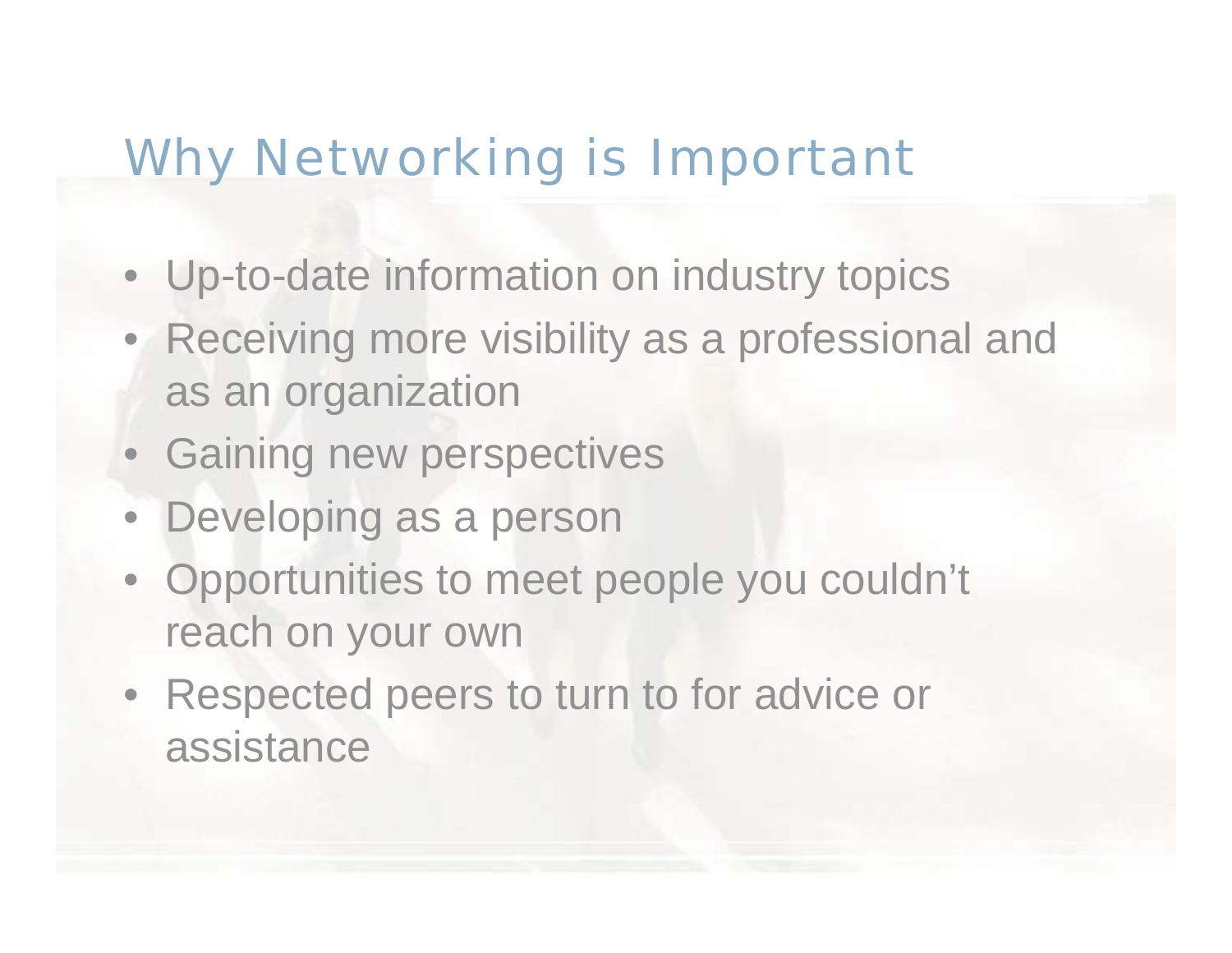### Networking Basics



- •**Host social events**. Host a party or meet someone for lunch.
- •**Join Linkedin or Facebook.**
- • **Join your industry's professional organization.** They will often publish magazines and host networking events.
- $\bullet$ **Save all the business cards** you receive during your networking activities. Mark down the date of each interaction with each person. Record who refers you to whom and how you followed up.
- $\bullet$  **Use your alumni association.** Aside from maintaining a vast network of contacts, career service offices also offer a range of services. These include résumé critiques, career assessment instruments, seminars, and alumni networking clubs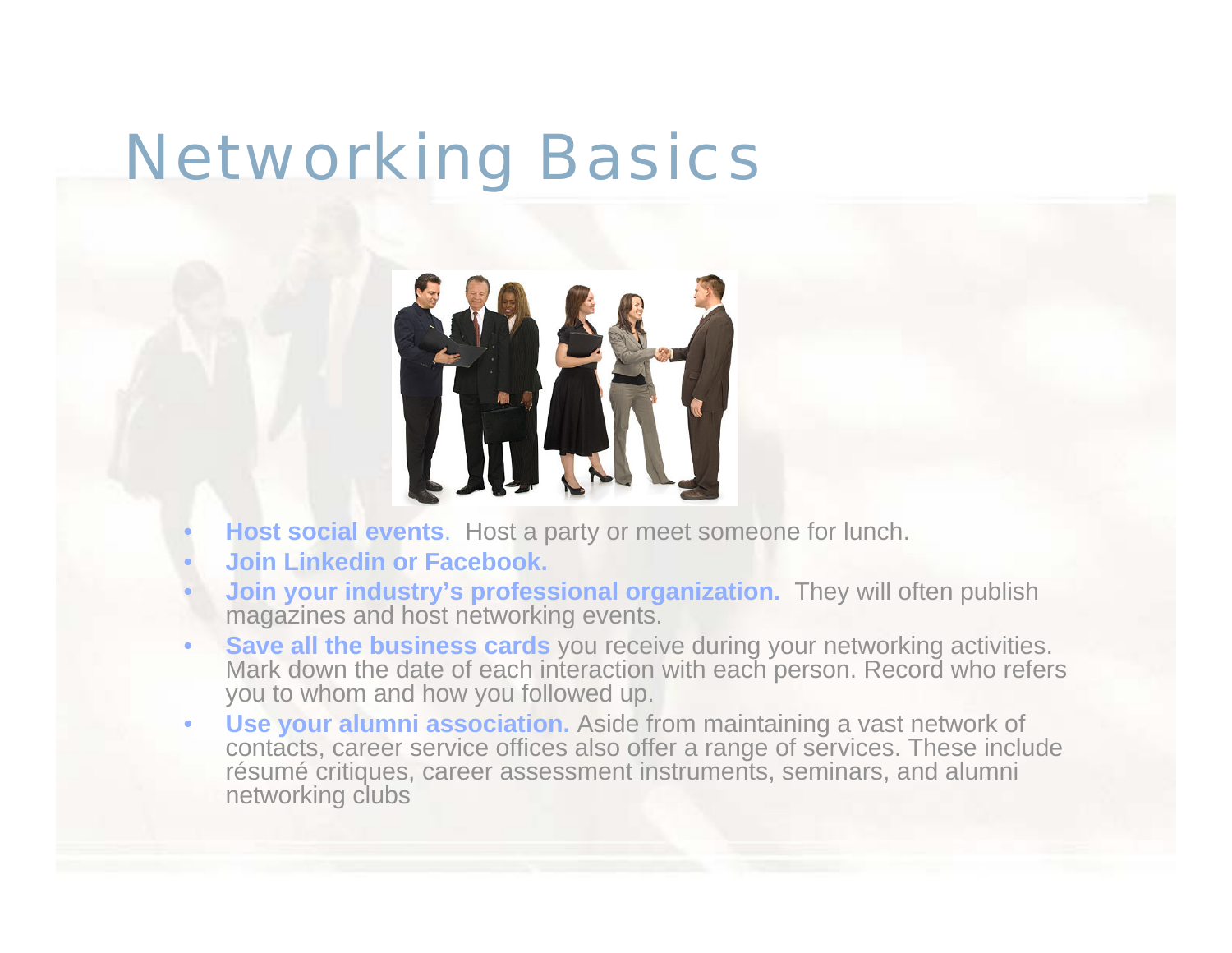# Developing Others



"A true leader is not the one with the most followers, but one who creates the most leaders."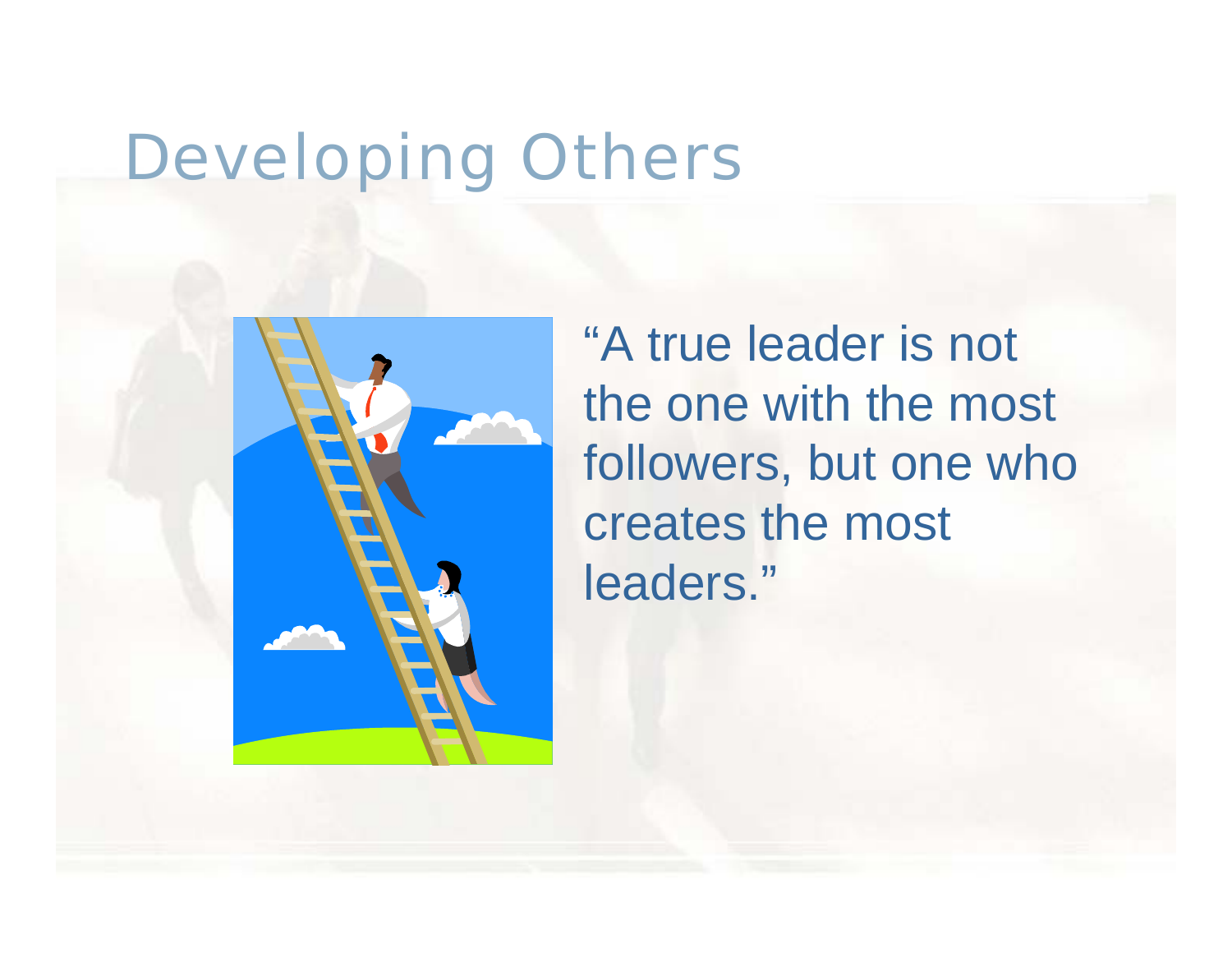### Empowerment



- Allow employees to participate in goal setting as much as possible
- Trust your people
- Delegate authority and opportunities, not just more work
- Provide frequent feedback
- Share as much information with your people as possible, keep them "in the loop"
- Celebrate success & reward personal initiative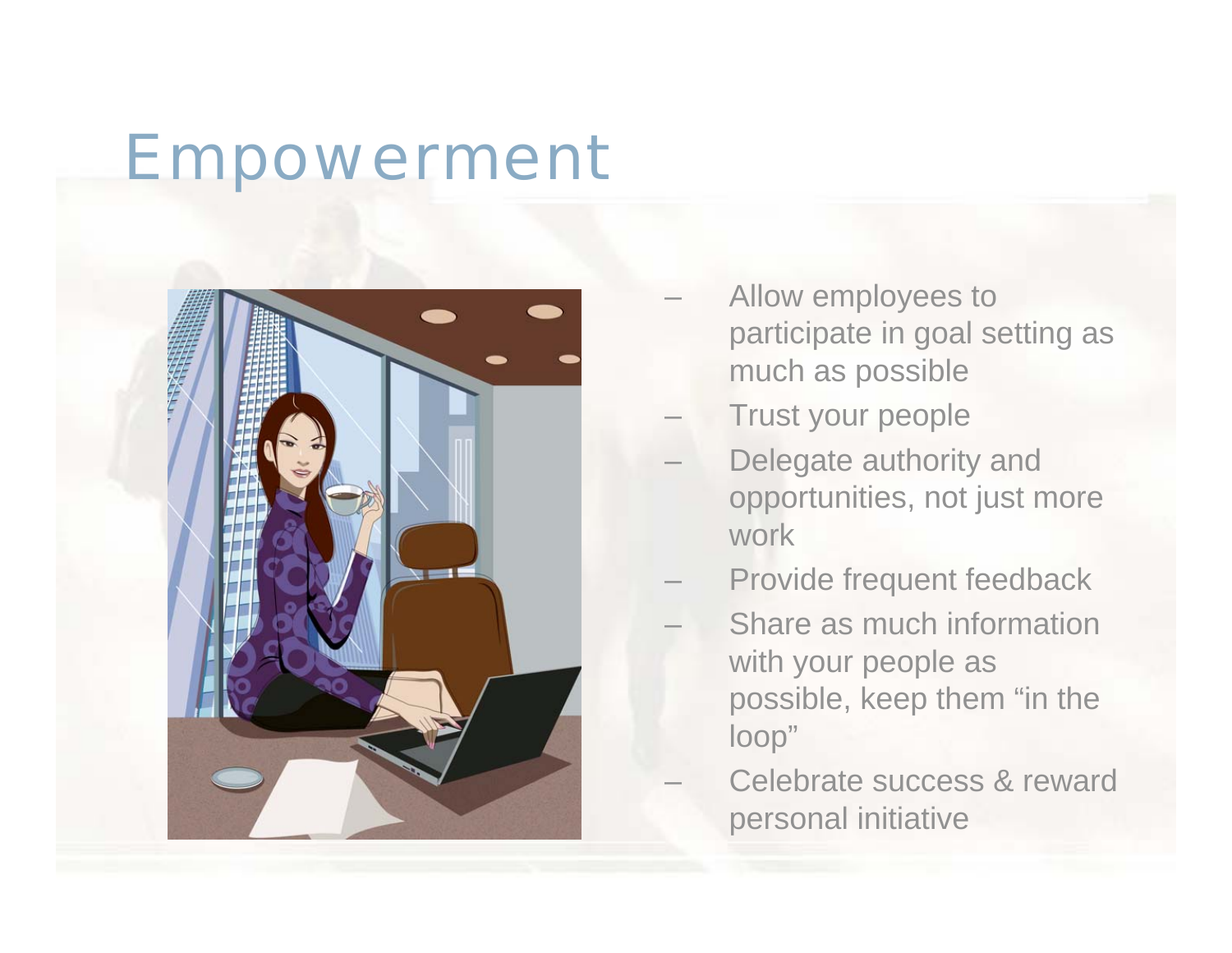# Coaching





- $\bullet$ Coaching is needed when performance is not meeting standards.
- $\bullet$  To be effective, the leader should:
	- Establish a specific performance improvement goal
	- Remain positive
	- Gain the employee's buy-in get them to commit to improve